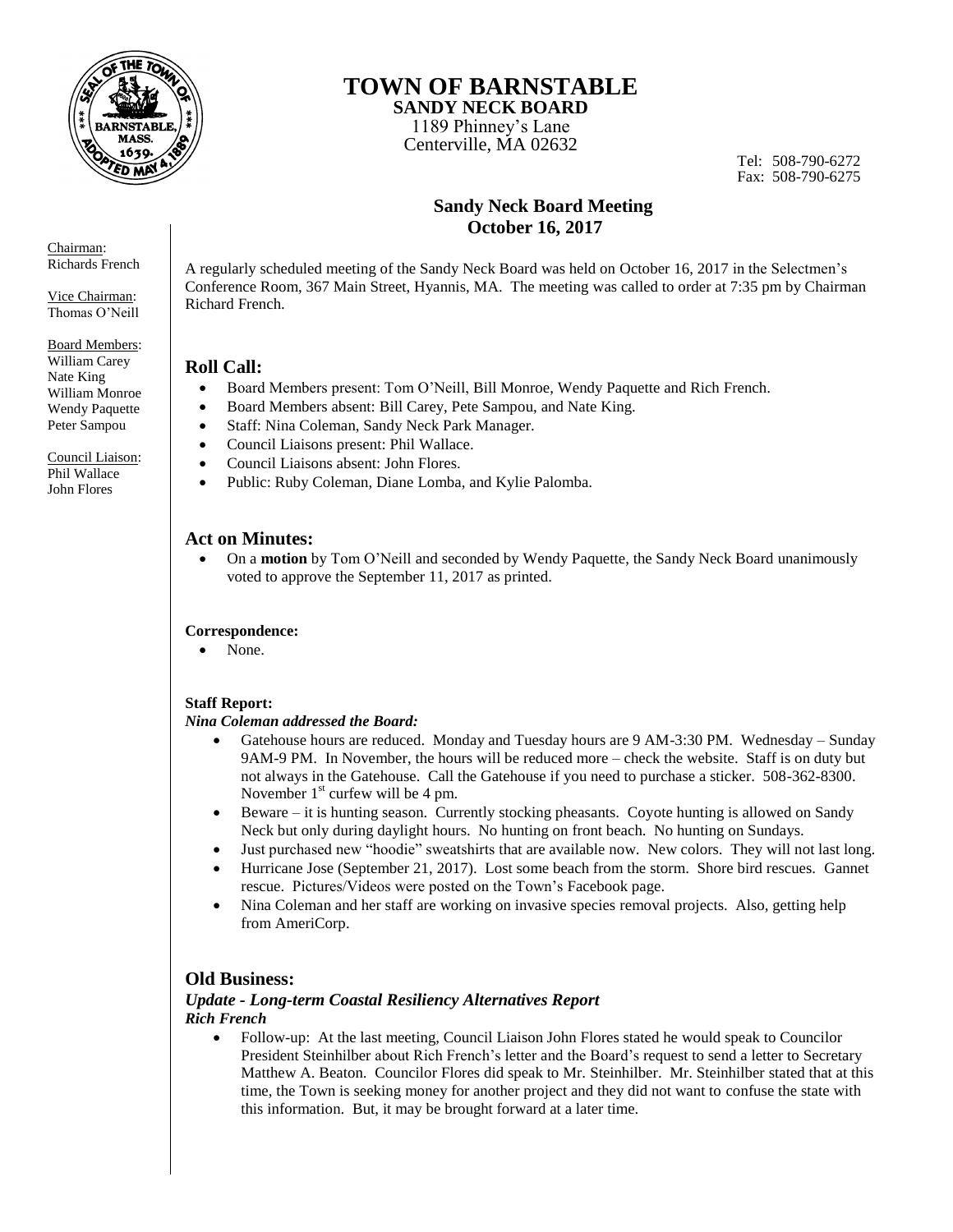## *Winders Lean-to Project*

#### *Bill Monroe addressed the Board:*

On Sunday, October  $10^{th}$ , there was a project at the "Winder's Cottage" location.

Previously, a platform was installed and now they are adding a lean-to type structure for hikers and campers.

### **BIG THANK YOU TO:**

Volunteers from Troop 54 Centerville: Josh Boyer, Paul Wring, Scoutmaster Rand Pugh, Charlie Weinstock, Austin Bell, Adam Beal, Mark Beal, Danny Hufnagle, Angus Contrino, Gus Boyer, Brennan Loewen, Jack Wring, Owen Pugh, William Burns, Josh Boyer, Paul Wring, and Sandy Neck Staff.

Also helping Board Members: Rich French, Wendy Paquette & her husband Patrick Paquette, Pete Sampou and Bill Monroe. Plus, helpers at the site: Tom Long, Mike Moynahan, George Mulhebach and Pat Loughran. Also, Mrs. Monroe supplied food for all – thank you.





*Unloading the wood and getting ready for the project.* 

 *Working on the site:*









*This is the current condition after the busy day! More work needs to be done to complete the project and everyone will be told the next date.* 

## *Thank you to all who helped.*